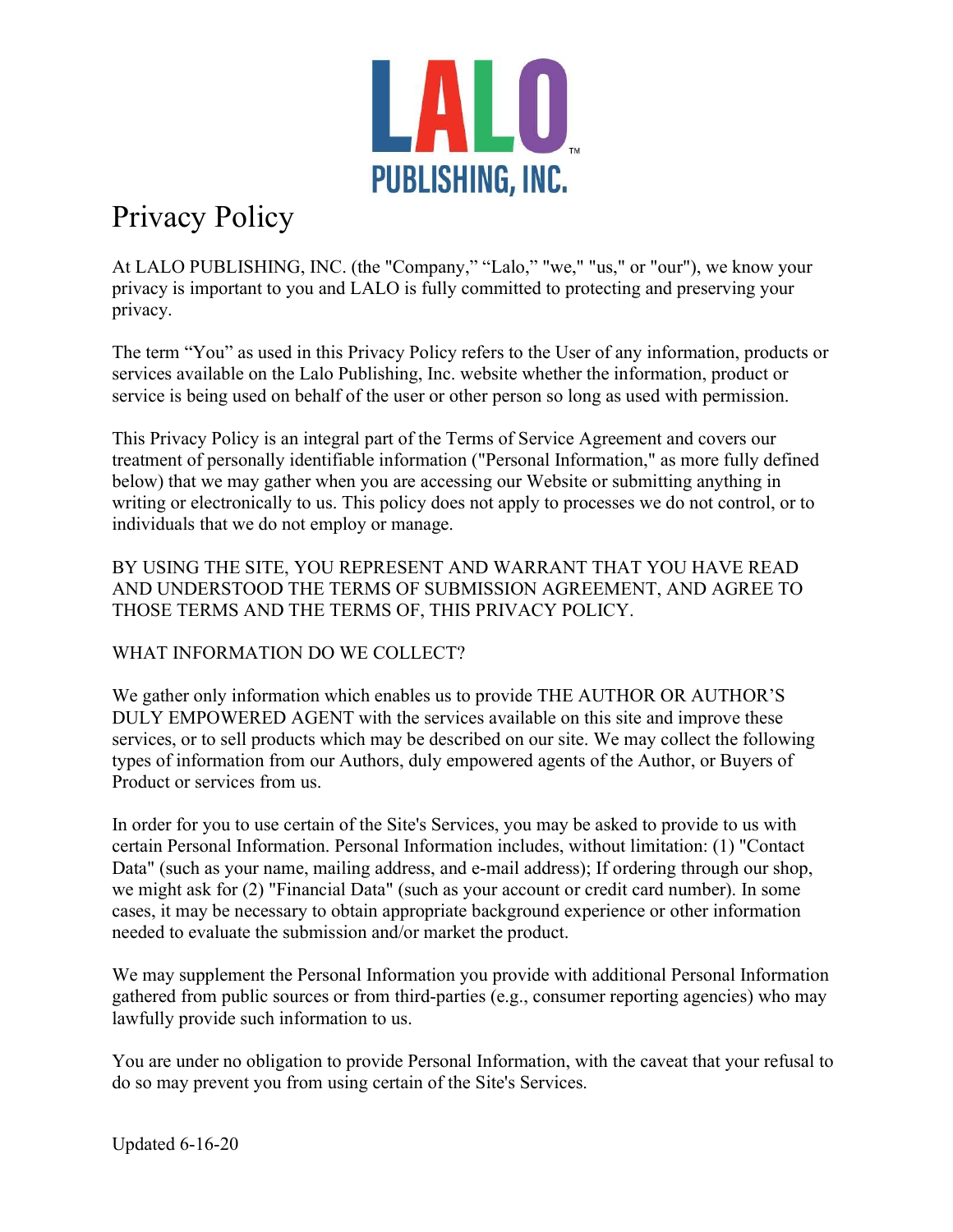#### Information Collected Automatically:

We may receive and store certain types of information whenever you interact with our Web site or services. We may receive and record information on our server logs from your browser including your IP address, our own cookie information, the page you requested and what you request from our data.

Generally, our service automatically collects usage information, such as the numbers and frequency of visitors to our site and its components, similar to TV ratings that indicate how many people watched a particular show. LALO Publishing, Inc. may use this data in aggregate form, that is, as a statistical measure, and not in a manner that would identify you personally.

#### What Are Cookies?

Like many websites, we may use cookies and other standard web technology to collect information for our own use. Cookies are alphanumeric identifiers that we may transfer to your computer's hard drive through your browser to enable our systems to recognize your browser and tell us how and when pages in our Site are visited and by how many people.

Most browsers have an option for turning off the cookie feature, which will prevent your browser from accepting new cookies, as well as allowing you to decide on acceptance of each new cookie in a variety of ways. We recommend that you leave the cookies activated, however, because cookies enable you to take advantage of our Web site's features. If you disable the cookie feature, you assume all responsibility for any resulting loss of functionality on the Site.

# HOW WE USE YOUR PERSONAL INFORMATION

We use information we collect to authenticate your visit(s). We may send you emails or postal mail about products and services that may be relevant, in our view, to your needs or related information, provided that you have affirmatively opted in to receive such information in this manner. We only use your personal information to customize and deliver the above-mentioned information to you.

It is not likely, but we also use the information to manage and improve our Site. We may use your information, in aggregate form and in collaboration with outside researchers, to measure and quantify the effectiveness of our program. In our research, all the data is used in aggregate form or with your personal information removed. At no point will you be personally identifiable. We may enhance or merge personal information with your other information and with data from third parties in order to better market and provide our products and services.

The Site may contain features, e.g. blogs, chat rooms, etc., that permit you to upload, post, transmit, display, perform or distribute content, information or other, including personal information. Any information that you choose to disclose by means of such features becomes public information over which we are unable to exercise control. You should exercise caution when deciding to disclose information by means of such features, and you agree to assume all responsibility for doing so.

## LIMITED DISCLOSURE OF YOUR PERSONAL INFORMATION TO THIRD PARTIES

Updated 6-16-20 Personal Information about Site Visitors is important to us. We do not share any Personal Information with unrelated third parties for their direct marketing purposes. We may employ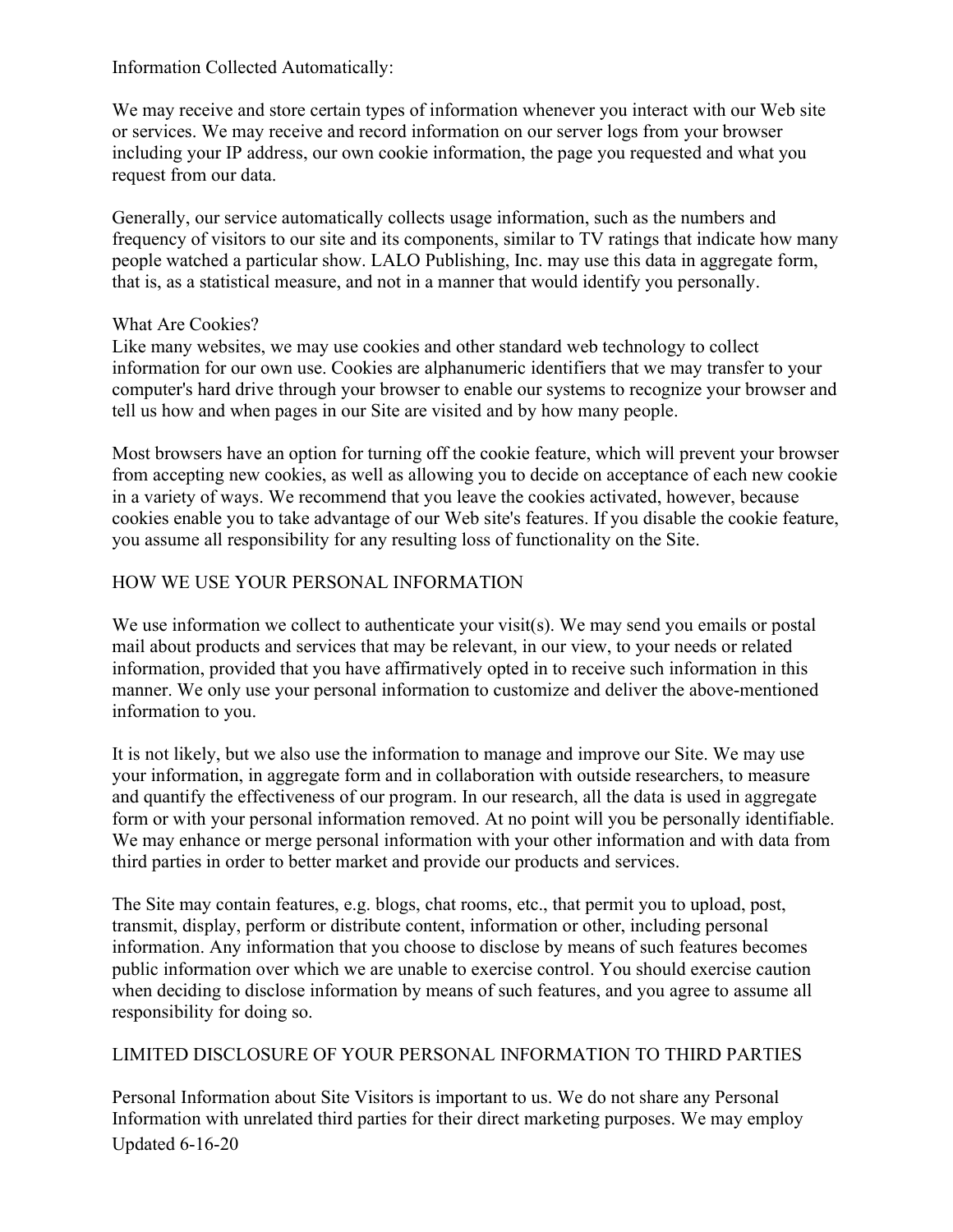other companies and people to perform tasks on our behalf and need to share your information with them to provide services to you. Examples include processing credit card payments with a secure third-party provider. Unless we tell you differently, these agents do not have any right to use Personal Information we share with them beyond what is necessary to assist us.

We also disclose Personal Information when required to do so by law, or in response to a subpoena, court order, or other legal mechanism, or when we believe, in our sole discretion, that disclosure is reasonably necessary to protect the property or rights of LALO Publishing, Inc., third parties or the public at large.

We reserve the right to sell, transfer or otherwise share some or all of our assets, including information provided by you, in connection with a merger, reorganization or sale of some or all of our assets or in the event of bankruptcy. In any such event, personally identifiable and other information may be one of the assets transferred. We will post notice before personal information is transferred and becomes subject to a different privacy policy. You hereby consent to our sharing of Personal Information for the above purposes.

## IS PERSONAL INFORMATION ABOUT ME SECURE?

The Site has implemented and maintains reasonable security procedures and practices to protect against the unauthorized access, use, modification, destruction or disclosure of your Personal Information. For example, we may use one or more types of encryption, firewalls and selfupdating anti-virus software. User purchase information is encrypted.

#### YOUR CHOICE

You are not required to register to gain access to some areas of the Site. If you use any of the Site's personalized services, however, we will treat your Personal Information as described in this Privacy Policy.

## LINKS TO THIRD PARTY SITES

The Site may contain links to third party websites. The Company neither owns nor controls these third-party websites and accordingly assumes no responsibility for the information practices of those websites. You should inform yourself with the privacy policies (if any) of those third-party websites.

#### CHANGES TO THE PRIVACY POLICY

This Privacy Policy may be updated from time to time as our services change and grow. We will indicate any such changes at the privacy link at the bottom of our home page. Accordingly, each time you use the Site you should check the "Last Updated" date of this privacy policy (located at the top), and review any changes since you last accessed the Site. Such changes are effective ten (10) calendar days after the Last Updated date (the date they become effective is the "effective date"). Unless LALO Publishing, Inc. obtains your express consent, any revised Privacy Policy will apply only to information collected after the effective date of such revised Privacy Policy, and not to information collected under any earlier Privacy Policy.